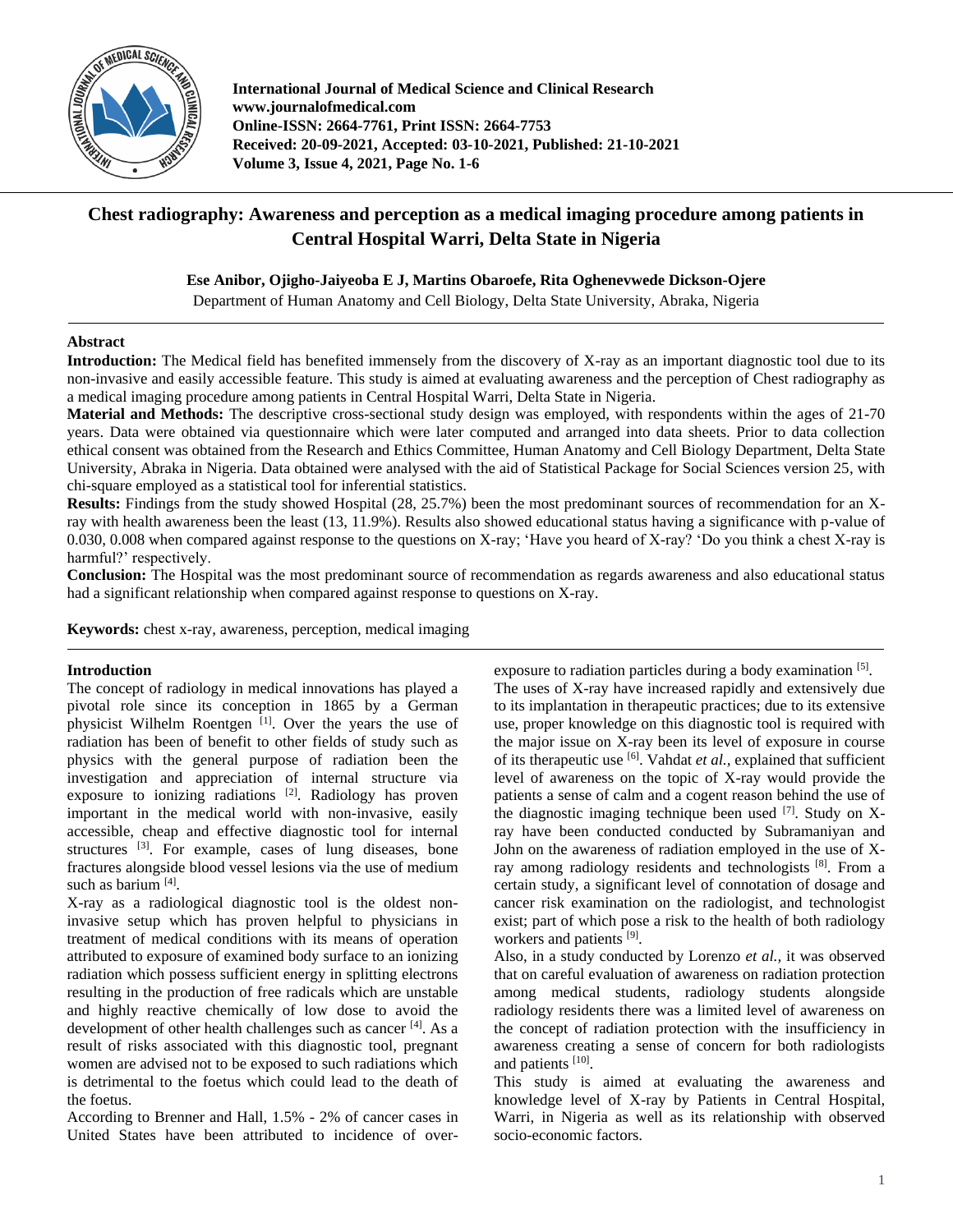## **Materials and Methods**

The descriptive cross-sectional study design was employed alongside random sampling technique. Questionnaires pertaining to questions on chest x-ray awareness and perception were used in data collection with research consent obtained from the Research Ethics Committee of Human Anatomy and Cell Biology Department, Delta State University, Abraka. Respondents were patients at the Central Hospital in Warri, Delta State, Nigeria; they were aged twenty-one  $(21)$  – sixty  $(60)$  years with their consent obtained prior to the study. Results obtained were analysed with the aid of Statistical Package for Social Science version 25, with statistical tool such as chi-square been employed, data analysed were presented in tables.

#### **Results**

|                           | Sociodemographic factors                 | Frequency $(\% )$ |
|---------------------------|------------------------------------------|-------------------|
|                           | Male                                     | 194(50.5)         |
| Gender                    | Female                                   | 190 (49.5)        |
|                           | 21-30years                               | 102(26.6)         |
|                           | 31-40years                               | 100(26.0)         |
| Age groups                | 41-50years                               | 88 (22.9)         |
|                           | 51-60years                               | 94 (24.5)         |
| Ethnicity/Tribe           | Urhobo                                   | 104(27.1)         |
|                           | Isoko                                    | 88 (22.9)         |
|                           | Ijaw                                     | 84 (21.9)         |
|                           | Iteskiri                                 | 108(28.1)         |
|                           | Student                                  | 104(27.1)         |
|                           | Trader                                   | 91(23.7)          |
| Occupation                | Tailor                                   | 86 (22.4)         |
|                           | Government Employee                      | 103(26.8)         |
|                           | Primary school leaving certificat holder | 72 (10.4)         |
| <b>Educational Status</b> | <b>SSCE</b> holder                       | 134 (34.9)        |
|                           | Bachelor's degree holder                 | 109(28.4)         |
|                           | Master's degree holder                   | 61 (15.9)         |
|                           | PhD holder                               | 8(2.1)            |
|                           | Total                                    | 384 (100.0)       |

**Table 1:** Sociodemographic variable in the studied population

**Table 2:** Distribution of response as regards X-ray from the studied population

| <b>Ouestions</b>                                | <b>Responses</b> | Frequency $(\% )$ |
|-------------------------------------------------|------------------|-------------------|
|                                                 | Yes              | 109(28.4)         |
| Have you heard about X-ray?                     | No.              | 139 (36.2)        |
|                                                 | Not sure         | 136(35.4)         |
|                                                 | Yes              | 137(35.7)         |
| Have you done a chest X-ray before?             | No.              | 128(33.3)         |
|                                                 | Not sure         | 119(31.0)         |
|                                                 | Yes              | 139(36.2)         |
| Do you think chest X-ray is necessary?          | No.              | 127(33.1)         |
|                                                 | Not sure         | 118(30.7)         |
|                                                 | Yes              | 123(32.0)         |
| Do you think chest X-ray is a harmful procedure | No.              | 122(31.8)         |
|                                                 | Not sure         | 139 (36.2)        |
| Total                                           |                  | 384 (100.0)       |

**Table 3:** Response distribution of respondents who answered yes to the question (Have you heard about X-ray?)

| <b>Responses</b>            | Frequency $(\% )$ |
|-----------------------------|-------------------|
| School                      | 22(20.2)          |
| <b>News</b>                 | 13(11.9)          |
| Hospital                    | 28(25.7)          |
| Internet                    | 17(15.6)          |
| Family / friends            | 16(14.7)          |
| Health awareness programmes | 13(11.9)          |
| Total                       | 109(100.0)        |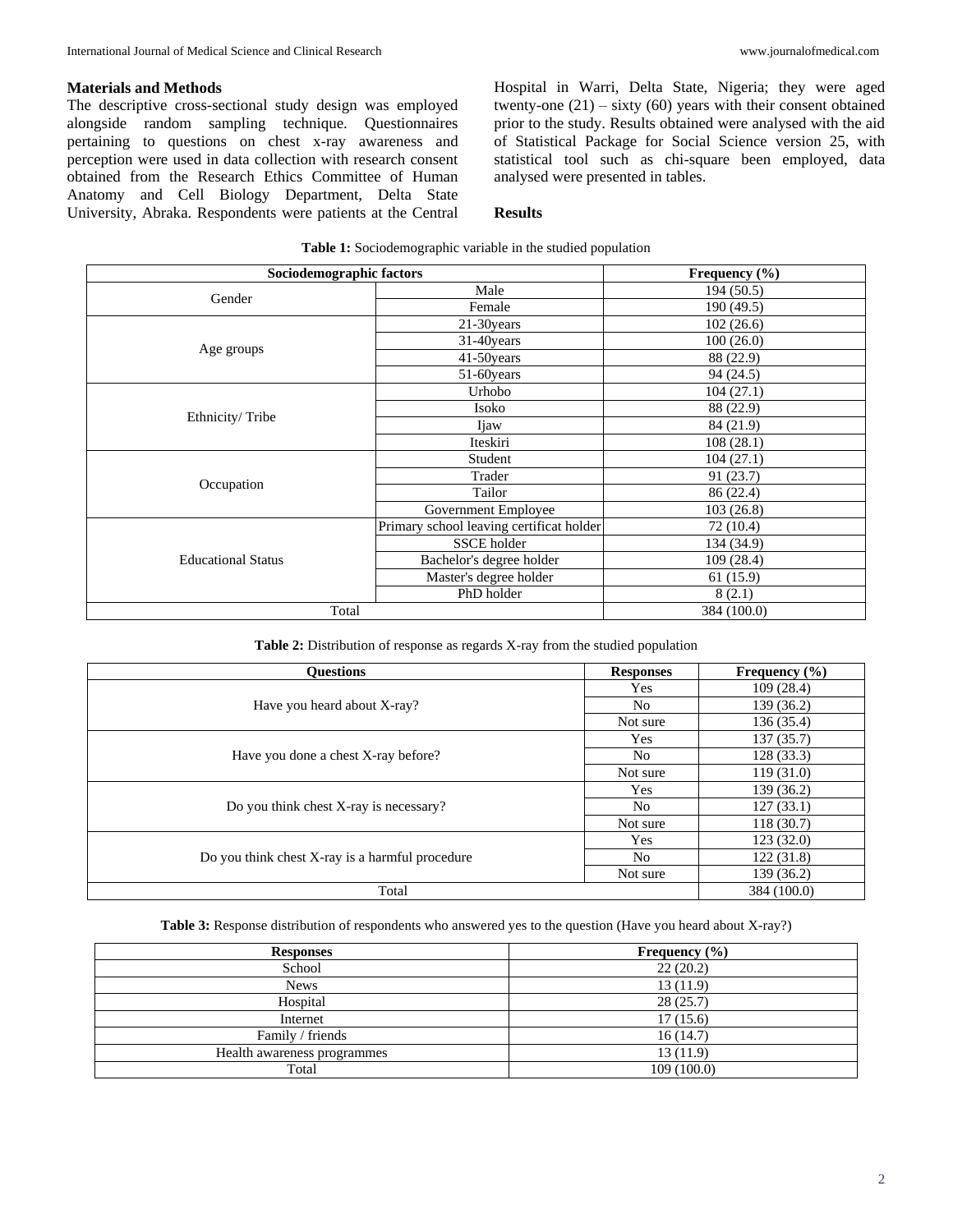**Table 4:** Response distribution of respondents who answered yes to the question (Who recommended the chest X-ray carried out?)

| <b>Responses</b>      | Frequency $(\% )$ |
|-----------------------|-------------------|
| Doctor                | 23(16.8)          |
| Nurse                 | 25(18.2)          |
| Radiographer          | 25(18.2)          |
| Self                  | 37(27.0)          |
| Non-medical personnel | 27(19.7)          |
| Total                 | 137 (100.0)       |

**Table 5:** Response distribution of respondents who answered yes to the question: 'Do you think a chest X-ray is necessary?'

| <b>Responses</b>                                                      | Frequency $(\% )$ |
|-----------------------------------------------------------------------|-------------------|
| It was recommended medically.                                         | 22(15.8)          |
| It is a standard medical procedure                                    | 24(17.3)          |
| Necessary for general body examination                                | 24(17.3)          |
| Helpful in identification of fractures                                | 27(19.4)          |
| Helpful in identification of lung disease and conditions              | 15(10.8)          |
| Used in the identification of abnormalities such as tumours and cyst. | 27(19.4)          |
| Total                                                                 | 139 (100.0)       |

**Table 6:** Response distribution of respondents who answered yes to the question: 'Do you think a chest X-ray is harmful?'

| <b>Responses</b>                                                 | Frequency $(\% )$ |
|------------------------------------------------------------------|-------------------|
| If used too frequently can led to cancer                         | 32(26.0)          |
| Can led to malformation in babies.                               | 29(23.6)          |
| Due to its harmful radiation emission radiologists are at risk   | 23(18.7)          |
| Can led to detoriation of health if overexposed to its radiation | 39(31.7)          |
| Total                                                            | 123(100.0)        |

**Table 7:** Chi-square test of association between sociodemographic factors and the question: 'Have you heard about X-ray?'

| Sociodemographic factors  |                                           |           | Frequency $(\% )$ |           |            |                |            |
|---------------------------|-------------------------------------------|-----------|-------------------|-----------|------------|----------------|------------|
|                           |                                           | Yes       | No                | Not sure  | Chi-square |                | df P-value |
| Gender                    | Male                                      | 47(12.2)  | 79 (20.6)         | 68 (17.7) | 4.620      | $\overline{2}$ | 0.099      |
|                           | Female                                    | 62(16.1)  | 60(15.6)          | 68 (17.7) |            |                |            |
|                           | 21-30years                                | 28(7.3)   | 34(8.9)           | 40(10.4)  | 11.285     | 6              | 0.080      |
|                           | 31-40 years                               | 37(9.6)   | 32(8.3)           | 31(8.1)   |            |                |            |
| Age groups                | 41-50years                                | 28(7.3)   | 33(8.6)           | 27(7.0)   |            |                |            |
|                           | 51-60 years                               | 16(4.2)   | 40(10.4)          | 38 (9.9)  |            |                |            |
|                           | Urhobo                                    | 36(9.4)   | 33(8.6)           | 35(9.1)   | 9.663      | 6              | 0.140      |
| Ethnicity/Tribe           | Isoko                                     | 23(6.0)   | 41(10.7)          | 24(6.3)   |            |                |            |
|                           | Ijaw                                      | 24(6.3)   | 30(7.8)           | 30(7.8)   |            |                |            |
|                           | Iteskiri                                  | 26(6.8)   | 35(9.1)           | 47 (12.2) |            |                |            |
|                           | Student                                   | 32(8.1)   | 40(10.4)          | 33(8.6)   | 3.210      | 6              | 0.782      |
|                           | Trader                                    | 27(7.0)   | 30(7.8)           | 34(8.9)   |            |                |            |
| Occupation                | Tailor                                    | 24(6.3)   | 35(9.1)           | 27(7.0)   |            |                |            |
|                           | Government Employee                       | 27(7.0)   | 34(8.9)           | 42 (10.9) |            |                |            |
|                           | Primary school leaving certificate holder | 20(5.2)   | 30(7.8)           | 22(5.7)   | 16.987     | 8              | 0.030      |
|                           | <b>SSCE</b> holder                        | 42 (10.9) | 47(12.2)          | 45(11.7)  |            |                |            |
| <b>Educational Status</b> | Bachelor's degree holder                  | 30(7.8)   | 42(10.9)          | 37(9.6)   |            |                |            |
|                           | Master's degree holder                    | 17(4.4)   | 20(5.2)           | 24(6.3)   |            |                |            |
|                           | PHD holder                                |           |                   | 8(100.0)  |            |                |            |
|                           |                                           |           |                   |           |            |                |            |
|                           | Total                                     | 109(28.4) | 139(36.2)         | 136(35.4) |            |                |            |

**Table 8:** Chi-square test of association between sociodemographic factors and the question: 'Have you done a chest X-ray before?'

| Sociodemographic factors |             | Frequency $(\% )$ |          |           | Chi-square df P-value |       |
|--------------------------|-------------|-------------------|----------|-----------|-----------------------|-------|
|                          |             | Yes               | No       | Not sure  |                       |       |
| Gender                   | Male        | 70(18.2)          | 64(16.7) | 60(15.6)  | 0.032                 | 0.984 |
|                          | Female      | 67(17.4)          | 64(16.7) | 59 (15.4) |                       |       |
|                          | 21-30 years | 31(8.1)           | 34(8.9)  | 37(9.6)   | 6.282                 | 0.392 |
| Age groups               | 31-40 vears | 36(9.4)           | 33(8.6)  | 31(8.1)   |                       |       |
|                          | 41-50 years | 40(10.4)          | 26(6.8)  | 22(5.7)   |                       |       |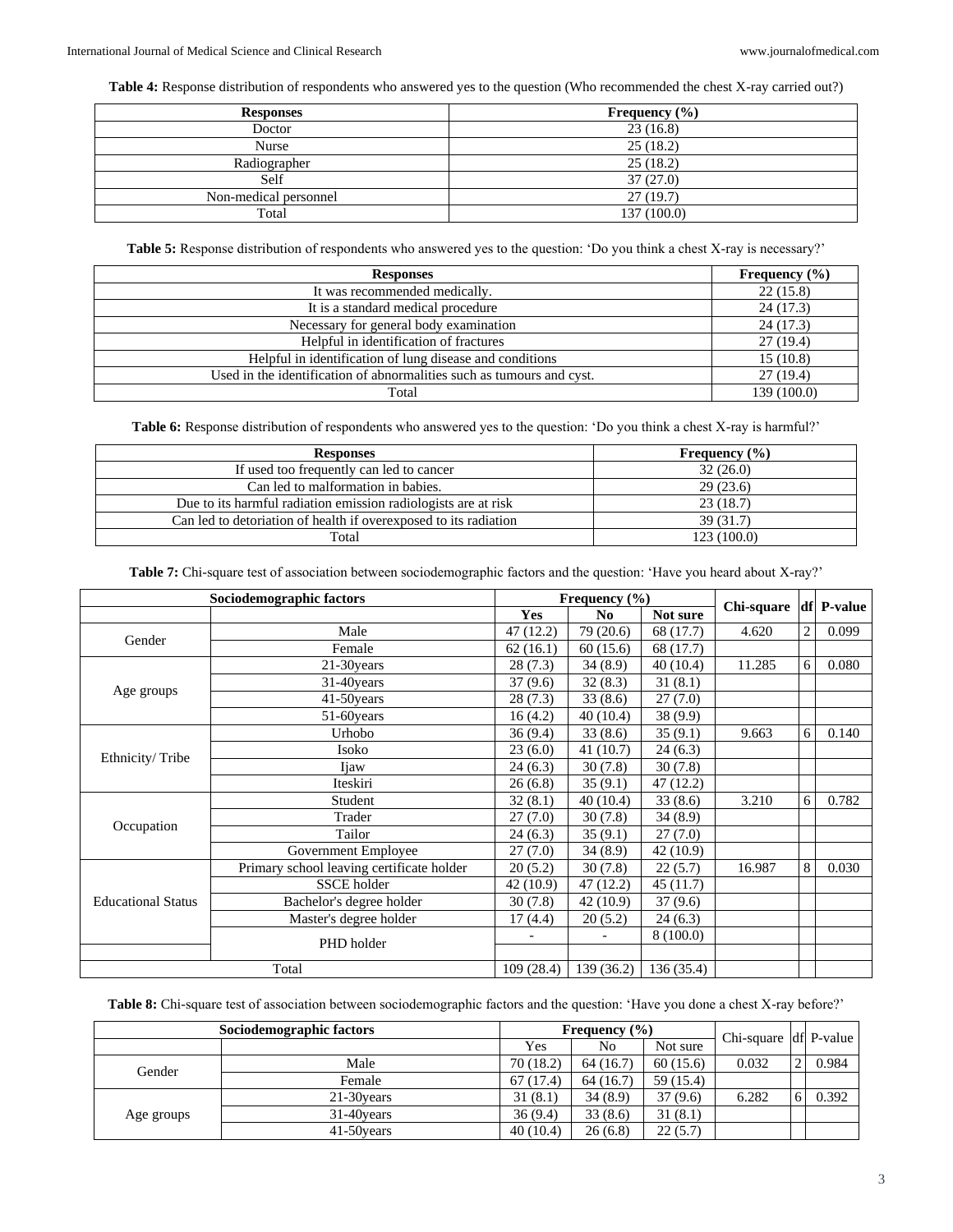|                           | 51-60 years                               | 30(7.8)   | 35(9.1)    | 29(7.6)    |       |                |       |
|---------------------------|-------------------------------------------|-----------|------------|------------|-------|----------------|-------|
|                           | Urhobo                                    | 39(10.2)  | 43(11.2)   | 22(5.7)    | 8.907 | 6 <sup>1</sup> | 0.179 |
| Ethnicity/Tribe           | Isoko                                     | 34(8.9)   | 25(6.5)    | 29(7.6)    |       |                |       |
|                           | Ijaw                                      | 25(6.5)   | 28(7.3)    | 31(8.1)    |       |                |       |
|                           | Iteskiri                                  | 39(10.2)  | 32(8.3)    | 37(9.6)    |       |                |       |
|                           | Student                                   | 32(8.3)   | 38(9.9)    | 34(8.9)    | 3.716 | 6              | 0.715 |
|                           | Trader                                    | 34(8.9)   | 27(7.0)    | 30(7.8)    |       |                |       |
| Occupation                | Tailor                                    | 34(8.9)   | 31(8.1)    | 21(5.5)    |       |                |       |
|                           | Government Employee                       | 37(9.6)   | 32(8.3)    | 34(8.9)    |       |                |       |
|                           |                                           |           |            |            |       |                |       |
|                           | Primary school leaving certificate holder | 28(7.3)   | 22(5.7)    | 22(5.7)    | 3.969 | 8              | 0.860 |
| <b>Educational Status</b> | <b>SSCE</b> holder                        | 53(13.8)  | 40(10.4)   | 41(10.7)   |       |                |       |
|                           | Bachelor's degree holder                  | 33(8.6)   | 39(10.2)   | 37(9.6)    |       |                |       |
|                           | Master's degree holder                    | 20(5.2)   | 24(6.3)    | 17(4.4)    |       |                |       |
|                           | PhD holder                                | 3(0.8)    | 3(0.8)     | 2(0.5)     |       |                |       |
|                           | Total                                     | 137(35.7) | 128 (33.3) | 119 (31.0) |       |                |       |

**Table 9:** Chi-square test of association between sociodemographic factors and the question: 'Do you think a chest X-ray is necessary?'

| Sociodemographic factors  |                                           |            | Frequency $(\% )$ |            |            | df | P-value |
|---------------------------|-------------------------------------------|------------|-------------------|------------|------------|----|---------|
|                           |                                           | Yes        | N <sub>o</sub>    | Not sure   | Chi-square |    |         |
| Gender                    | Male                                      | 68 (17.7)  | 57(14.8)          | 69(18.0)   | 4.744      | 2  | 0.093   |
|                           | Female                                    | 71(18.5)   | 70(18.2)          | 49(12.8)   |            |    |         |
|                           | 21-30 years                               | 39 (10.2)  | 28(7.3)           | 35(9.1)    | 4.182      | 6  | 0.652   |
|                           | 31-40years                                | 3910.2)    | 34(8.9)           | 27(7.0)    |            |    |         |
| Age groups                | 41-50 years                               | 33(8.6)    | 29(7.6)           | 26(6.8)    |            |    |         |
|                           | 51-60 years                               | 28(7.3)    | 36(9.4)           | 30(7.8)    |            |    |         |
|                           | Urhobo                                    | 41(10.7)   | 34(8.9)           | 29(7.6)    | 5.900      | 6  | 0.434   |
| Ethnicity/Tribe           | Isoko                                     | 37(9.6)    | 29(7.6)           | 22(5.7)    |            |    |         |
|                           | Ijaw                                      | 24(6.3)    | 27(7.0)           | 33(8.6)    |            |    |         |
|                           | Iteskiri                                  | 37(9.6)    | 37(9.6)           | 34(8.9)    |            |    |         |
|                           | Student                                   | 27(7.0)    | 47(12.2)          | 30(7.8)    | 14.536     | 6  | 0.024   |
|                           | Trader                                    | 34(8.9)    | 22(5.7)           | 35(9.1)    |            |    |         |
| Occupation                | Tailor                                    | 38(9.9)    | 26(6.8)           | 22(5.7)    |            |    |         |
|                           | Government Employee                       | 40(10.4)   | 32(8.3)           | 31(8.1)    |            |    |         |
|                           | Primary school leaving certificate holder |            |                   |            | 6.609      | 8  | 0.579   |
|                           |                                           | 26(6.8)    | 22(5.7)           | 24(6.3)    |            |    |         |
| <b>Educational Status</b> | <b>SSCE</b> holder                        | 56 (14.6)  | 38 (9.9)          | 40(10.4)   |            |    |         |
|                           | Bachelor's degree holder                  | 34 (8.9)   | 43 (11.2)         | 32(8.3)    |            |    |         |
|                           | Master's degree holder                    | 22(5.7)    | 20(5.2)           | 19(4.9)    |            |    |         |
|                           | PhD holder                                | 1(0.3)     | 4(3.1)            | 3(2.5)     |            |    |         |
|                           | Total                                     | 139 (36.2) | 127 (33.1)        | 118 (30.7) |            |    |         |

**Table 10:** Chi-square test of association between sociodemographic factors and the question: 'Do you think a chest X-ray is harmful?'

|                           | Sociodemographic factors                  |            | Frequency $(\% )$        |            |            | df | P-value |
|---------------------------|-------------------------------------------|------------|--------------------------|------------|------------|----|---------|
|                           |                                           | Yes        | N <sub>o</sub>           | Not sure   | Chi-square |    |         |
| Gender                    | Male                                      | 63 (16.4)  | 65 (16.9)                | 66 (17.2)  | 0.909      | 2  | 0.635   |
|                           | Female                                    | 60(15.6)   | 57(14.8)                 | 73(19.0)   |            |    |         |
|                           | 21-30years                                | 36(9.4)    | 32(8.3)                  | 34(8.9)    | 9.141      | 6  | 0.166   |
|                           | 31-40years                                | 28(7.3)    | 35(9.1)                  | 37(9.6)    |            |    |         |
| Age groups                | 41-50years                                | 37(9.6)    | 24(6.3)                  | 27(7.0)    |            |    |         |
|                           | 51-60 years                               | 22(5.7)    | 31(8.1)                  | 41 (10.7)  |            |    |         |
|                           | Urhobo                                    | 37(9.6)    | 32(8.3)                  | 35(9.1)    | 2.103      | 6  | 0.910   |
| Ethnicity/Tribe           | Isoko                                     | 29(7.6)    | 28(7.3)                  | 31(8.1)    |            |    |         |
|                           | Ijaw                                      | 24(6.3)    | 25(6.5)                  | 35(9.1)    |            |    |         |
|                           | Iteskiri                                  | 33(8.6)    | 37(9.6)                  | 38(9.9)    |            |    |         |
|                           | Student                                   | 32(8.3)    | 32(8.3)                  | 40 (10.4)  | 6.729      | 6  | 0.347   |
| Occupation                | Trader                                    | 36(9.4)    | 21(5.5)                  | 34(8.9)    |            |    |         |
|                           | Tailor                                    | 27(7.0)    | 32(8.3)                  | 27(7.0)    |            |    |         |
|                           | Government Employee                       | 28(7.3)    | 37(9.6)                  | 38(9.9)    |            |    |         |
|                           | Primary school leaving certificate holder |            |                          |            | 20.831     | 8  | 0.008   |
|                           |                                           | 30(7.8)    | 22(5.7)                  | 20(5.2)    |            |    |         |
| <b>Educational Status</b> | <b>SSCE</b> holder                        | 41 (10.7)  | 50(13.0)                 | 43 (11.2)  |            |    |         |
|                           | Bachelor's degree holder                  | 33(8.6)    | 33(8.6)                  | 43 (11.2)  |            |    |         |
|                           | Master's degree holder                    | 19 (4.9)   | 17(4.4)                  | 25(6.5)    |            |    |         |
|                           | PHD holder                                |            | $\overline{\phantom{a}}$ | 8(2.1)     |            |    |         |
| Total                     |                                           | 123 (32.0) | 122(31.8)                | 139 (36.2) |            |    |         |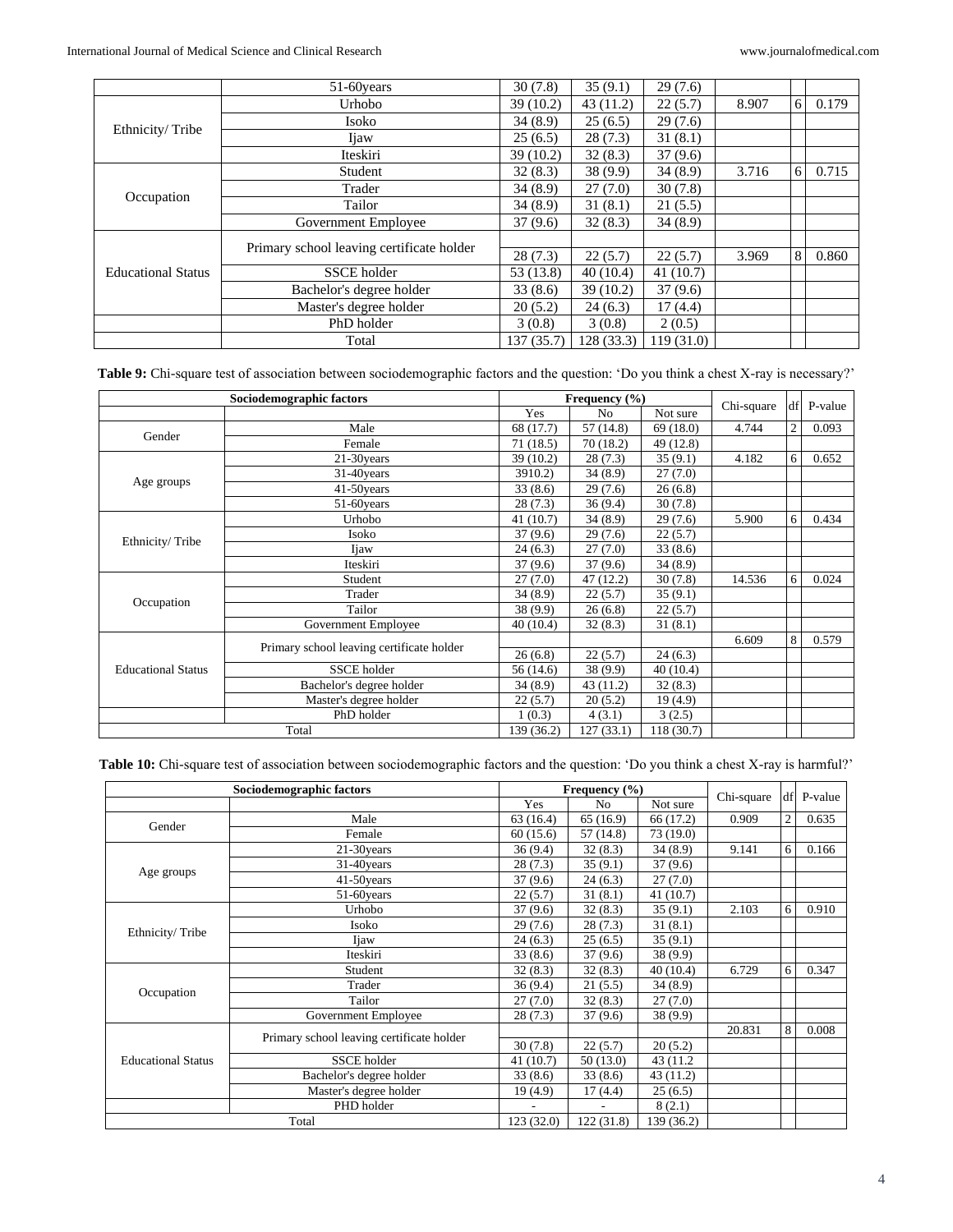Table 1 illustrates the socio-demographic factor distribution of respondents in the studied population with male 194 (50.5%) having a higher frequency than females 190 (49.5%). With regards the age groups, observed respondents within the ages of 21-30 years 102 (26.6%) were the most predominant with those with the ages of 41-50 years 88 (22.9%) been the least prevalent. On further observation of the observed tribes, occupations and educational status; Iteskiri 108 (28.1%), Students 104 (27.1%) and Senior secondary school certificate holders 134 (34.9%) had the highest frequency among the distribution with Ijaw 84 (21.9%), Tailor 86(22.4%) and Doctor of philosophy degree holders 8(2.1%) been the least prevalent respectively.

From table 2, it could be deduced that a higher positive response was observed when individuals were asked the questions; 'Do you think chest X-ray is necessary?' (139, 36.2%), 'Have you done a chest X-ray before?' 137 (35.7%). With the question; 'Have you heard about X-ray?' having a higher level of negative response (139, 36.2%) than positive response (109, 28.4%).

Results from table 3 simply show the distribution of the medium through which the respondents heard about X-ray, with the most predominant means been from hospital (28, 25.7%) which is closely followed by school (22, 20.2%) and the least among the distribution been from health awareness programmes (13,11.9%).

Table 4 illustrates the response distribution of respondents who answered yes to the question: 'Who recommended the Xray to be carried out? It was observed that majority of the response were self-recommendation (37, 27.0%) with the least prevalent response on x-ray recommendation been Doctors (23, 16.8%)

Evaluation from Table 5 depicts the response 'Helpful in identifying fractures' (27, 19.4%) been the most prevalent response provided when the question; 'Do you think a chest X-ray is necessary?' was answered positively. With the least response been 'Helpful in identification of lung disease and conditions' (15, 10.8%).

Table 6 depicts the most common response provided by respondents who answered yes, to the question 'Do you think a chest X-ray is harmful?' was: 'Can led to detoriation of health if overexposed to its radiation' (39, 31.7%) and the response with the least frequency been 'As result of its harmful radiation emission radiologists are at risk' (23, 18.7%).

Table 7 depicts educational status  $(p=0.030)$  been the only observed socio-economic factor having significant association when compare against response to 'Have you heard of X-ray?' with the rest observed socio-economic elements having a pvalue of Gender (0.099), Age (0.080), Ethnicity (0.140) and Occupation (0.782) respectively.

Results from Table 8 show none of the observed socioeconomic features having any significant association with the response to 'Have you done a chest X-ray before?' with the observed socio-economic sorts having p-value of gender (0.984), age (0.392), ethnicity (0.179), occupation (0.715) and Educational status (0.860) respectively.

Table 9 illustrates occupation (p=0.024) been the only observed socio-economic feature with significant association when compared against the response: 'Do you think a chest X-

ray is necessary?' with the rest observed socio-economic components having a p-value of gender (0.093), age (0.652), ethnicity (0.434) and occupation (0.579) respectively.

On observation of Table 7, it could be deduced that educational status (p=0.008) was the only observed socioeconomic category having significant association with response to the question: 'Do you think a chest X-ray is harmful?' with the rest observed socio-economic factors having a p-value of gender (0.635), age (0.166), ethnicity (0.910) and occupation (0.347) respectively.

### **Discussion**

X-ray has been proven as an effective, non-invasive and cheap medical diagnostics tool with therapeutic uses. Despite its outstanding and profound benefit in medicine, certain issues and challenges have been attributed to X-ray, some of which include amount of radiation employed in X-ray, exposure rate when conducting an X-ray which according to a survey conducted by Brenner and Hall, observed that 1.5% - 2% of the cancer cases in United States are as a result of overexposure to radiation particles [5].

Findings from the present study were similar to those observed by Zhou *et al.,* who observed a high level of negative response to the awareness level on the subject of Xray (11). Similar reports were also observed by Günalp *et al.;* Portelli *et al.,* McCusker *et al.,* who reported a low level of awareness on the concept of X-ray  $[12, 13, 9]$ . Our findings contradict that observed by Brown and Jones who submitted a high level of knowledge and awareness with regards the subject of X-ray [14].

Findings from this study were similar to those observed in studies by Finestone *et al.;* Daniel *et al.;* Gower-Thomas *et al.,* who observed the educational status of respondents to be significantly associated to their awareness and knowledge of  $X$ -ray  $[5, 16, 17]$ . This finding is not in keeping with submission of Correia *et al.,* who reported no signification association between awareness and knowledge level of X-ray against educational status of respondents [18].

### **Conclusion**

Findings from the study revealed Hospital (28, 25.7%) to be the most common source of information on chest X-ray among the respondents. It could be deduced from the study that educational status of the respondents had a significance association when compared against the response to the questions on awareness and perception of chest X-ray.

#### **References**

- 1. Daniel Z, Seife TD, Tewodros A. Study of Knowledge & Awareness of Medical Doctors Towards Radiation Exposure Risk at Tikur Anbessa Specialized Referral and Teaching Hospital, Addis Ababa, Ethiopia. Journal of Pharmacy and Biological Sciences,2012:2:01-05.
- 2. Ricketts ML, Baerlocher MO, Asch MR, Myers A. Perception of radiation exposure and risk among patients, medical students, and referring physicians at a tertiary care community hospital. Can Assoc Radiol J,2013:64:208-212.
- 3. Lee RK, Chu WC, Graham CA. Knowledge of radiation exposure in common radiological investigations: a